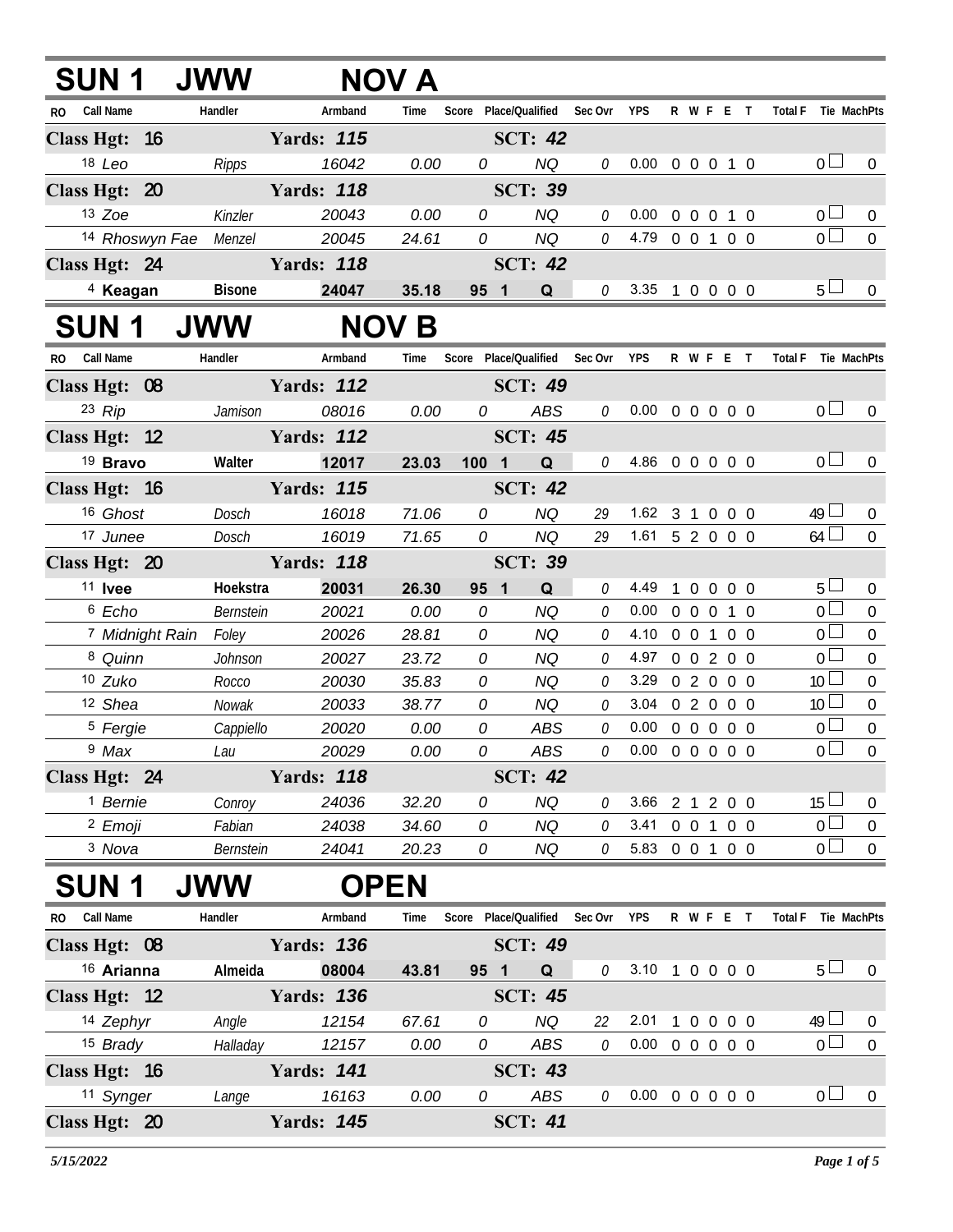| <sup>8</sup> Dooley      | <b>Nowak</b> | 20172             | 37.16 | 1001            | $\Omega$       | O | 3.90 | $\Omega$      | $\Omega$         | $\Omega$         | $0\quad 0$     |            | $\overline{0}$ $\overline{1}$ | $\Omega$ |
|--------------------------|--------------|-------------------|-------|-----------------|----------------|---|------|---------------|------------------|------------------|----------------|------------|-------------------------------|----------|
| $10$ Zeke                | Freeman      | 20034             | 41.23 | 95 <sub>2</sub> | Q              | O | 3.52 |               |                  | $\Omega$         | 0 <sub>0</sub> |            | $5 -$                         | $\Omega$ |
| 7 Lita                   | Brennan      | 20025             | 47.08 | 0               | ΝQ             | 6 | 3.08 | $\mathcal{P}$ | $\Omega$         | $\Omega$         | $0\quad 0$     |            | 22 <sup>L</sup>               | $\Omega$ |
| <sup>5</sup> Maya        | Sconza       | 20169             | 0.00  | 0               | ΝQ             | 0 | 0.00 | $\Omega$      | $\left( \right)$ | $\left( \right)$ | 1 0            |            | $\overline{0}$ $\overline{1}$ | $\Omega$ |
| <sup>6</sup> Miz Biscuit | Rollins      | 20171             | 0.00  | 0               | ΝQ             | 0 | 0.00 | $\Omega$      | $\Omega$         | $\Omega$         |                | 1 0        | $\overline{0}$ $\overline{1}$ | $\Omega$ |
| <sup>9</sup> Tyche       | Hoekstra     | 20179             | 0.00  | 0               | ΝQ             | 0 | 0.00 | $\Omega$      | $\Omega$         | $\cup$           |                | $1 \Omega$ | $\Omega$                      | $\Omega$ |
| 4 Hazel                  | Wisner       | 20006             | 0.00  | 0               | ABS            | 0 | 0.00 | $\Omega$      | $\Omega$         | $\Omega$         | 0 <sub>0</sub> |            | 0 <sub>l</sub>                | $\Omega$ |
| Class Hgt: 24            |              | <b>Yards: 145</b> |       |                 | <b>SCT: 44</b> |   |      |               |                  |                  |                |            |                               |          |
| <sup>1</sup> Disco       | Hartheimer   | 24007             | 33.01 | 0               | ΝQ             | 0 | 4.39 | $\Omega$      |                  | $\Omega$         | 0 <sub>0</sub> |            | $5 -$                         | $\Omega$ |
| 3 Hudson                 | Sandman      | 24040             | 42.68 | 0               | ΝQ             | 0 | 3.40 | 3             | 3                | $\mathcal{L}$    | 0 <sub>0</sub> |            | 30 <sup>2</sup>               | $\Omega$ |
| 2 Neo                    | Rutkowski    | 24008             | 0.00  | 0               | ABS            | 0 | 0.00 | $\Omega$      | $\Omega$         | $\Omega$         | 0 <sub>0</sub> |            | $\Omega$ $\Box$               | $\Omega$ |
|                          |              |                   |       |                 |                |   |      |               |                  |                  |                |            |                               |          |

## **SUN 1 JWW EX**

| R <sub>O</sub> | <b>Call Name</b>    | Handler         | Armband           | Time  | Score            | Place/Qualified              | Sec Ovr                     | <b>YPS</b> |                | R W F        | -F             |                          | <b>Total F</b> | Tie MachPts     |                  |
|----------------|---------------------|-----------------|-------------------|-------|------------------|------------------------------|-----------------------------|------------|----------------|--------------|----------------|--------------------------|----------------|-----------------|------------------|
|                | Class Hgt: 08       |                 | <b>Yards: 159</b> |       |                  |                              |                             |            |                |              |                |                          |                |                 |                  |
|                | 88 Litchi           | Hughey          | 08149             | 0.00  | 0                | ABS                          | 0                           | 0.00       | $\overline{0}$ | $\Omega$     | $\Omega$       | 0 <sub>0</sub>           |                | 0 <sub>0</sub>  | $\Omega$         |
|                | 89 Pippa            | Eckard          | 08150             | 0.00  | 0                | ABS                          | 0                           | 0.00       | $\overline{0}$ |              |                | $0\quad 0\quad 0\quad 0$ |                | 0 <sub>0</sub>  | $\overline{0}$   |
| Class Hgt: 12  |                     |                 | <b>Yards: 159</b> |       |                  | <b>SCT: 49</b>               |                             |            |                |              |                |                          |                |                 |                  |
|                | 78 Gotcha!          | <b>Matthews</b> | 12158             | 0.00  | 0                | <b>NQ</b>                    | 0                           | 0.00       | $\overline{0}$ | $\Omega$     |                | $0 \quad 1 \quad 0$      |                | 0 <sub>1</sub>  | $\overline{0}$   |
|                | Class Hgt: 16       |                 | <b>Yards: 162</b> |       |                  | <b>SCT: 46</b>               |                             |            |                |              |                |                          |                |                 |                  |
|                | 56 <b>BAM</b>       | <b>McNeil</b>   | 16164             | 49.78 | 91               | Q<br>$\mathbf 1$             | $\mathcal{S}_{\mathcal{S}}$ | 3.25       | $0\quad 0$     |              |                | $0\quad 0\quad 0$        |                | $9+$            | $\Omega$         |
|                | Class Hgt: 20       |                 | <b>Yards: 165</b> |       |                  | <b>SCT: 44</b>               |                             |            |                |              |                |                          |                |                 |                  |
|                | <sup>40</sup> Rylee | Russo           | 20173             | 37.48 | 100 <sub>1</sub> | Q<br>$\overline{\mathbf{1}}$ | 0                           | 4.40       | $\mathbf{0}$   | $\theta$     | $\Omega$       | $0\quad 0$               |                | 0 <sub>0</sub>  | $\overline{0}$   |
|                | 37 Rosie            | Lembo           | 20122             | 0.00  | 0                | NQ                           | 0                           | 0.00       | $\Omega$       | $\Omega$     |                | $0 \quad 1 \quad 0$      |                | 0 <sub>l</sub>  | $\Omega$         |
|                | 38 Breeze           | Franke          | 20167             | 0.00  | 0                | NQ                           | 0                           | 0.00       | $\overline{0}$ | $\mathbf{0}$ | $\Omega$       | $1\quad$ $\Omega$        |                | 0 <sub>l</sub>  | $\boldsymbol{0}$ |
|                | 39 Brandi           | Polk            | 20170             | 47.62 | 0                | NQ                           | 3                           | 3.46       | $\Omega$       | $\cup$       |                | 0 O                      |                | $9+$            | $\Omega$         |
|                | 41 Star             | Almeida         | 20174             | 34.89 | 0                | NQ                           | 0                           | 4.73       |                | 2            | $\Omega$       | 0 <sub>0</sub>           |                | 15 <sup>1</sup> | $\Omega$         |
|                | 42 Cait             | Pinard          | 20176             | 0.00  | 0                | NQ                           | 0                           | 0.00       | <sup>0</sup>   | $\Omega$     |                | $\Omega$                 |                | $\Omega$ $\Box$ | $\Omega$         |
|                | 43 Grip             | McKay           | 20180             | 42.07 | 0                | NQ                           | 0                           | 3.92       | $\mathcal{P}$  |              |                | 0 O                      |                | 15 <sup>1</sup> | $\Omega$         |
|                | 44 Peep             | Seiter          | 20181             | 39.54 | 0                | NQ                           | 0                           | 4.17       | 4 3            |              |                | 3 0 0                    |                | $35\Box$        | $\theta$         |
|                | Class Hgt: 24       |                 | <b>Yards: 165</b> |       |                  | <b>SCT: 46</b>               |                             |            |                |              |                |                          |                |                 |                  |
|                | <sup>9</sup> Mercy  | Phillips        | 24182             | 53.73 | 0                | NQ                           |                             | 3.07       |                | $\Omega$     | $\overline{0}$ | $0\quad 0$               |                | $26 \Box$       | $\Omega$         |

## **SUN 1 JWW MAS**

| <b>Call Name</b><br>R <sub>0</sub> | Handler        | Armband           | Time  | Score            |                         | Place/Oualified | Sec Ovr  | <b>YPS</b> | R        | W F              |          |                   | Total F |                | Tie MachPts |
|------------------------------------|----------------|-------------------|-------|------------------|-------------------------|-----------------|----------|------------|----------|------------------|----------|-------------------|---------|----------------|-------------|
| Class Hgt: 08                      |                | <b>Yards: 159</b> |       |                  |                         | <b>SCT: 52</b>  |          |            |          |                  |          |                   |         |                |             |
| 86 Ton Ton                         | Hanes          | 08148             | 42.56 | 100              | - 1                     | Q               | 0        | 3.74       | $\Omega$ | $\Omega$         | $\Omega$ | 0 O               |         | 0 <sub>l</sub> | Q           |
| 85 Razzle                          | Ouchterloney   | 08074             | 51.61 | 100 <sub>1</sub> | $\overline{\mathbf{2}}$ | Q               | 0        | 3.08       | 0        | $\cup$           | $\Omega$ | 00                |         | 0 <sup>1</sup> | $\Omega$    |
| 83 Brazen                          | Thompson       | 08076             | 55.12 | 0                |                         | NQ              | 3        | 2.88       | 0        | $\left( \right)$ | $\Omega$ | 0 O               |         | $9 \Box$       | $\Omega$    |
| 84 Dede                            | Hornak         | 08075             | 0.00  | 0                |                         | ABS             | 0        | 0.00       | 0        | $\Omega$         | $\Omega$ | 0 O               |         | $\cap$ $\Box$  | $\Omega$    |
| 87 Jeter                           | Hornak         | 08080             | 0.00  | 0                |                         | ABS             | 0        | 0.00       | $\Omega$ | $\left( \right)$ |          | $0\quad 0\quad 0$ |         |                | $\Omega$    |
| Class Hgt: 12                      |                | <b>Yards: 159</b> |       |                  |                         | <b>SCT: 49</b>  |          |            |          |                  |          |                   |         |                |             |
| <sup>76</sup> George               | <b>Bradley</b> | 12089             | 29.97 | 100              | - 1                     | Q               | $\theta$ | 5.31       | $\Omega$ | $\Omega$         | $\Omega$ | 0 <sub>0</sub>    |         | $\cap$ $\Box$  | 19          |
| 72 PopinJay                        | Schelling      | 12083             | 30.24 |                  | 1002                    | $\Omega$        |          | 5.26       | $\cup$   | $\Omega$         | $\Omega$ | 0 O               |         | U.             | 18          |
| 73 Boogie Shoes Walter             |                | 12086             | 34.30 |                  | 1003                    | Q               |          | 4.64       | 0        | $\Omega$         | $\Omega$ | 0 O               |         |                | 14          |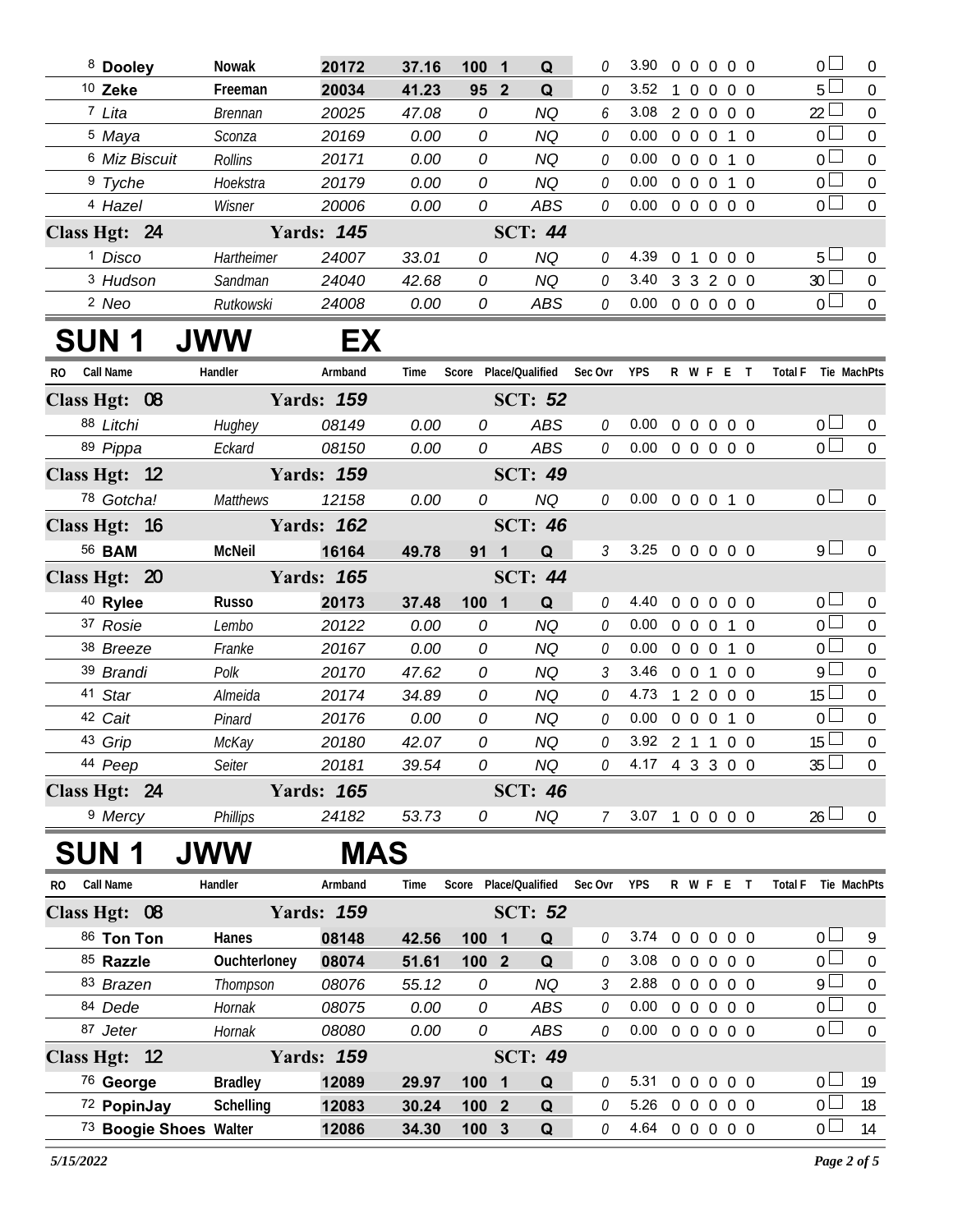| 77 Boomer              | Packard Kamed 12156 |                   | 36.00 | 100 4            | Q                            |                | 4.42 0 0 0 0 0             |              |                     |                |                | 0 <sub>1</sub>                   | 13               |
|------------------------|---------------------|-------------------|-------|------------------|------------------------------|----------------|----------------------------|--------------|---------------------|----------------|----------------|----------------------------------|------------------|
| 74 Tease               | McKay               | 12087             | 38.21 | 100              | Q                            | 0              | 4.16                       |              |                     | 00000          |                | 0 <sub>0</sub>                   | 10               |
| 75 Lorde               | Berardino           | 12088             | 37.76 | 0                | NQ                           | 0              | 4.21                       |              |                     | 0 0 1 0 0      |                | 0 <sub>0</sub>                   | $\boldsymbol{0}$ |
| Class Hgt: 16          |                     | <b>Yards: 162</b> |       |                  | <b>SCT: 46</b>               |                |                            |              |                     |                |                |                                  |                  |
| 55 Pinchi              | Seiter              | 16162             | 30.96 | 100 1            | Q                            | 0              | 5.23                       |              |                     | 00000          |                | 0 <sub>0</sub>                   | 15               |
| <sup>52</sup> Bria     | Schelling           | 16098             | 35.94 | 100              | $\overline{2}$<br>Q          | 0              | 4.51                       |              | $0\quad 0$          | $\overline{0}$ | $0\quad 0$     | 0 L                              | 10               |
| 50 Disney              | Sroczynski          | 16096             | 44.59 | 100              | $\overline{3}$<br>Q          | 0              | 3.63                       |              | $0\quad 0\quad 0$   |                | $0\quad 0$     | 0 <sub>0</sub>                   | $\mathbf{1}$     |
| 47 Lizard              | McNeil              | 16092             | 47.31 | 0                | <b>NQ</b>                    |                | 3.42                       | $\mathbf{1}$ | $1\quad1$           |                | $0\quad 0$     | 13L                              | $\mathbf 0$      |
| 51 Allie Oop           | Koziol              | 16097             | 48.07 | 0                | <b>NQ</b>                    | $\overline{2}$ | 3.37                       |              | 220                 |                | $0\quad 0$     | 26                               | $\boldsymbol{0}$ |
| 53 Cao Runn            | <b>Bryden</b>       | 16100             | 28.42 | 0                | <b>NQ</b>                    | 0              | 5.70                       | $\mathbf{1}$ |                     | 1300           |                | 10 <sup>L</sup>                  | $\boldsymbol{0}$ |
| 48 Rocky               | Jamison             | 16093             | 0.00  | 0                | <b>ABS</b>                   | 0              | 0.00                       |              | $0\quad 0$          | $\overline{0}$ | $0\quad 0$     | 0 <sup>L</sup>                   | $\boldsymbol{0}$ |
| 49 Isabel              | Sutch               | 16094             | 0.00  | 0                | ABS                          | 0              | 0.00                       |              |                     | 0 0 0 0 0      |                | 0 <sup>2</sup>                   | $\boldsymbol{0}$ |
| 54 Prince              | Potter              | 16101             | 0.00  | 0                | ABS                          | 0              | 0.00                       |              |                     | 0 0 0 0 0      |                | $\overline{0}$                   | $\boldsymbol{0}$ |
| Class Hgt: 20          |                     | <b>Yards: 165</b> |       |                  | <b>SCT: 44</b>               |                |                            |              |                     |                |                |                                  |                  |
| <sup>28</sup> Rhythm   | Husson              | 20123             | 29.74 | 100 1            | Q                            | 0              | 5.55                       |              |                     | 0 0 0 0 0      |                | 0 L                              | 14               |
| 30 Glitz               | Rohn                | 20126             | 30.16 | 100              | Q<br>$\overline{\mathbf{2}}$ | 0              | 5.47                       |              | $0\quad 0$          | $\overline{0}$ | $0\quad 0$     | $0\perp$                         | 13               |
| <sup>27</sup> Dahlia   | Halperin            | 20121             | 30.58 | 100              | Q<br>3                       | 0              | 5.40                       |              | $0\quad 0\quad 0$   |                | 0 <sub>0</sub> | 0 <sup>1</sup>                   | 13               |
| 31 Sir                 | Stevenson           | 20128             | 31.92 | 100 4            | Q                            | 0              | 5.17                       |              | $0\quad 0$          | $\overline{0}$ | $0\quad 0$     | 0 l                              | 12               |
| 36 Twist               | Knapp-Cook          | 20125             | 32.09 | 100              | Q                            | 0              | 5.14                       |              | $0 \quad 0 \quad 0$ |                | 0 <sub>0</sub> | 0 <sup>L</sup>                   | 11               |
| <sup>21</sup> Mattie   | Gereg               | 20115             | 32.21 | 100              | Q                            | 0              | 5.12                       |              | $0\quad 0\quad 0$   |                | $0\quad 0$     | 0 L                              | 11               |
| $19$ Jem               | <b>Samuels</b>      | 20113             | 32.46 | 100              | Q                            | 0              | 5.08                       |              | $0\quad 0\quad 0$   |                | $0\quad 0$     | 0 l                              | 11               |
| $25$ Bret              | Koferl              | 20119             | 35.79 | 100              | Q                            | 0              | 4.61                       |              | $0\quad 0$          | $\overline{0}$ | $0\quad 0$     | 0 <sub>0</sub>                   | 8                |
| <sup>29</sup> Cadence  | McLoughlin          | 20124             | 37.05 | 100              | Q                            | 0              | 4.45                       |              | $0\quad 0\quad 0$   |                | $0\quad 0$     | 0 <sub>0</sub>                   | $\boldsymbol{6}$ |
| <sup>15</sup> Treasure | Davis               | 20106             | 37.77 | 100              | Q                            | 0              | 4.37                       |              | $0\quad 0$          | $\overline{0}$ | $0\quad 0$     | 0 <sub>0</sub>                   | 6                |
| <sup>10</sup> Dozer    | Thompson            | 20111             | 42.26 | 100              | Q                            | 0              | 3.90                       |              | $0\quad 0$          | $\mathbf{0}$   | $0\quad 0$     | 0 <sub>0</sub>                   | $\mathbf{1}$     |
| 11 Suede               | Almeida             | 20103             | 31.88 | 0                | <b>NQ</b>                    | 0              | 5.18                       |              | 0 <sub>1</sub>      | $\overline{0}$ | $0\quad 0$     | 5 <sup>L</sup>                   | $\boldsymbol{0}$ |
| 13 Lucy                | <b>Phillips</b>     | 20104             | 38.73 | 0                | NQ                           | 0              | 4.26                       |              | 0 <sub>0</sub>      |                | $0\quad 0$     | 5 <sup>1</sup>                   | $\mathbf 0$      |
| 14 Kipper              | <b>Bradley</b>      | 20105             | 0.00  | 0                | <b>NQ</b>                    | 0              | 0.00                       |              | $0\quad 0\quad 0$   |                | $1\quad0$      | 0 <sub>0</sub>                   | $\mathbf 0$      |
| 12 Juniper             | Knapp-Cook          | 20107             | 34.77 | 0                | <b>NQ</b>                    | 0              | 4.75                       |              |                     | 0 0 1 0 0      |                | 0 <sup>1</sup>                   | $\boldsymbol{0}$ |
| 16 Phlox               | Seiter              | 20109             | 0.00  | 0                | NQ                           | 0              | $0.00 \t0 \t0 \t0 \t1 \t0$ |              |                     |                |                | 0 <sub>0</sub>                   | $\boldsymbol{0}$ |
| $17$ Jax               | Sandman             | 20110             | 39.41 | 0                | NQ.                          |                | 4.19                       | 1            |                     | 0 1 0 0        |                | 5 <sup>1</sup>                   | 0                |
| 23 Honest Abe          | McNeil              | 20117             | 32.50 | 0                | <b>NQ</b>                    | 0              | 5.08 0 0 1 0 0             |              |                     |                |                | 0 <sup>1</sup>                   | 0                |
| <sup>24</sup> Rosie    | Kealey              | 20118             | 32.33 | 0                | <b>NQ</b>                    | 0              | 5.10                       |              |                     | 0 0 1 0 0      |                | $\overline{0}$                   | 0                |
| 26 Emily               | McGuigan            | 20120             | 34.17 | 0                | <b>NQ</b>                    | 0              | 4.83                       |              |                     | 0 0 1 0 0      |                | 0 <sup>1</sup>                   | 0                |
| 32 Celeste             | Teramoto            | 20129             | 42.06 | 0                | NQ                           | 0              | 3.92                       |              |                     | 1 0 0 0 0      |                | 5                                | 0                |
| 33 Zinger              | Foley               | 20166             | 56.92 | 0                | <b>NQ</b>                    | 12             | 2.90 2 1 0 0 0             |              |                     |                |                | 51                               | 0                |
| 34 Kraze               | Lembo               | 20168             | 33.61 | 0                | <b>NQ</b>                    | 0              | 4.91                       |              |                     | 1 0 1 0 0      |                | 5 <sup>1</sup>                   | 0                |
| 18 Rugby               | Wisner              | 20112             | 0.00  | 0                | ABS                          | 0              | 0.00                       |              |                     | 0 0 0 0 0      |                | 0 <sup>1</sup>                   | 0                |
| 20 Vilya               | Miller              | 20114             | 0.00  | 0                | ABS                          | 0              | 0.00                       |              |                     | 0 0 0 0 0      |                | 0 <sub>0</sub>                   | $\overline{0}$   |
| 22 Ruby                | <b>Banask</b>       | 20116             | 0.00  | 0                | ABS                          | 0              | 0.00                       |              |                     | 0 0 0 0 0      |                | 0 <sub>0</sub><br>$\overline{0}$ | $\mathbf 0$      |
| 35 Callie              | Conroy              | 20177             | 0.00  | 0                | ABS                          | 0              | 0.00                       |              |                     | 0 0 0 0 0      |                |                                  | $\mathbf 0$      |
| Class Hgt: 24          |                     | <b>Yards: 165</b> |       |                  | <b>SCT: 46</b>               |                |                            |              |                     |                |                |                                  |                  |
| <sup>2</sup> Shambhu   | <b>Thorpe</b>       | 24132             | 43.06 | 100 1            | Q                            | 0              | 3.83                       |              |                     | 0 0 0 0 0      |                | 0 <sup>1</sup>                   | $\overline{2}$   |
| 7 Kai                  | <b>Thorpe</b>       | 24137             | 45.16 | 100 <sub>2</sub> | Q                            | 0              | 3.65 0 0 0 0 0             |              |                     |                |                | 0 <sub>0</sub>                   | $\mathbf 0$      |
| <sup>6</sup> Brody     | Conroy              | 24138             | 44.99 | 0                | <b>NQ</b>                    | 0              | 3.67                       |              |                     | 10200          |                | 5 <sup>1</sup>                   | $\mathbf 0$      |
| 3 Noble                | Potter              | 24130             | 0.00  | 0                | ABS                          | 0              | $0.00 \t0 \t0 \t0 \t0 \t0$ |              |                     |                |                | 0 <sub>0</sub>                   | $\boldsymbol{0}$ |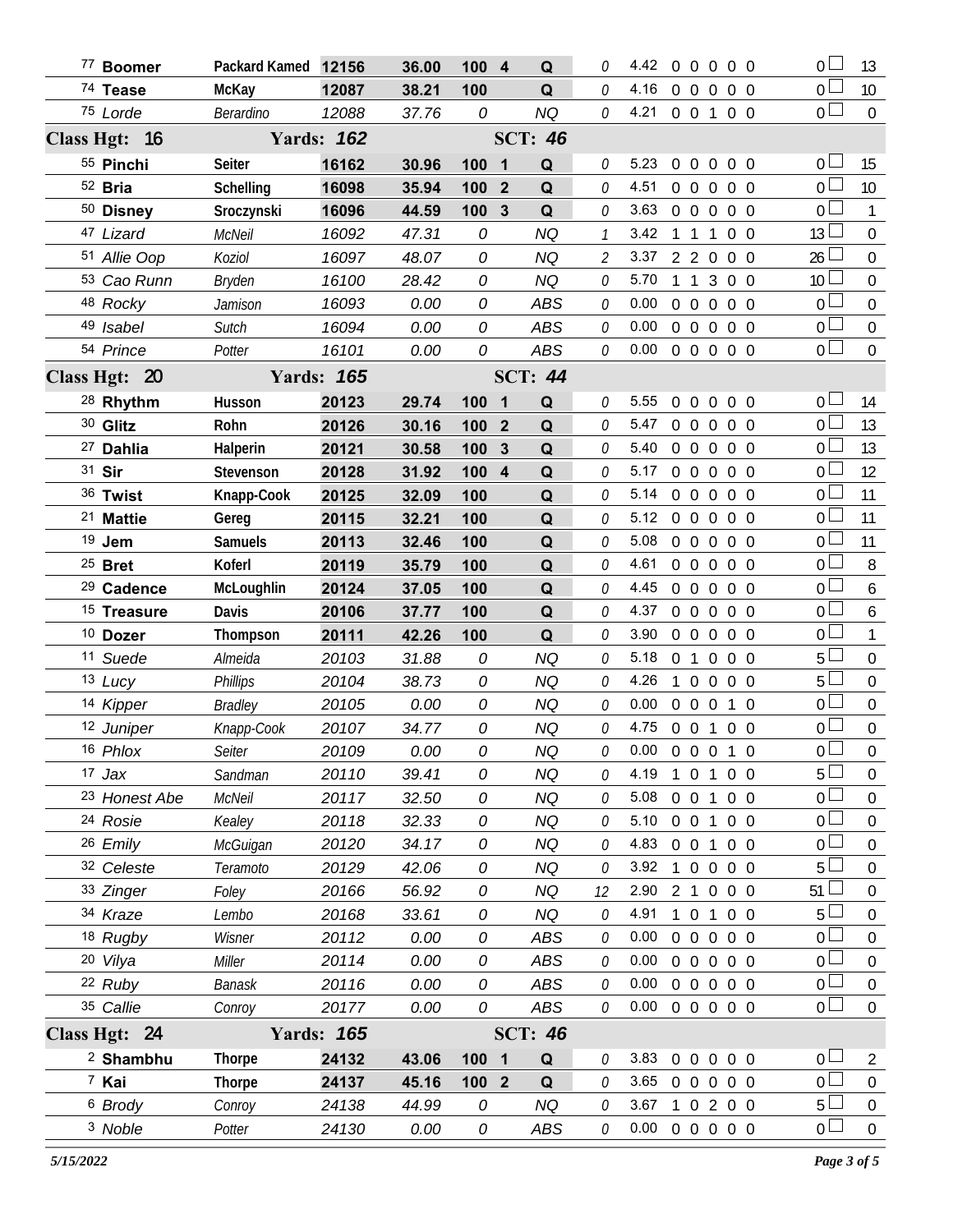| 4 InkaBlu               |                  | 24131             | 0.00          | 0                | <b>ABS</b>                        |        | 0.00                       | $\Omega$<br>$\overline{0}$  |                                     | $00$ 0                       | $\overline{0}$      | $\overline{0}$   |
|-------------------------|------------------|-------------------|---------------|------------------|-----------------------------------|--------|----------------------------|-----------------------------|-------------------------------------|------------------------------|---------------------|------------------|
| <sup>5</sup> Gibbs      | Rutkowski        | 24133             | 0.00          | 0                | <b>ABS</b>                        | 0      | 0.00                       |                             |                                     |                              | $\overline{0}$      | $\mathbf 0$      |
| <sup>8</sup> Duke       | Jersey<br>Potter | 24136             | 0.00          | 0                | ABS                               | 0<br>0 | 0.00                       | $0\quad 0$                  | $\overline{0}$<br>$0\quad 0\quad 0$ | $0\quad 0$<br>0 <sub>0</sub> | $\overline{0}$      | $\mathbf{0}$     |
| Class Hgt: 24C          |                  | <b>Yards: 165</b> |               |                  | <b>SCT: 44</b>                    |        |                            |                             |                                     |                              |                     |                  |
| <sup>1</sup> Dezi       | Husson           | 24C139            | 40.05         | 0                | <b>NQ</b>                         | 0      | 4.12 1 0 1 0 0             |                             |                                     |                              | $5 \Box$            | $\mathbf 0$      |
|                         |                  |                   |               |                  |                                   |        |                            |                             |                                     |                              |                     |                  |
| <b>SUN 1</b>            | <b>JWW</b>       |                   | <b>NOV P</b>  |                  |                                   |        |                            |                             |                                     |                              |                     |                  |
| <b>Call Name</b><br>RO. | Handler          | Armband           | Time          |                  | Score Place/Qualified Sec Ovr YPS |        |                            |                             | R W F E T                           |                              | Total F Tie MachPts |                  |
| Class Hgt: 08           |                  | <b>Yards: 112</b> |               |                  | <b>SCT: 50</b>                    |        |                            |                             |                                     |                              |                     |                  |
| 24 Felix                | Miller           | 08009             | 0.00          | 0                | <b>ABS</b>                        | 0      | 0.00                       |                             | 0 0 0 0 0                           |                              | 0 <sub>l</sub>      | $\overline{0}$   |
| Class Hgt: 12           |                  | <b>Yards: 115</b> |               |                  | <b>SCT: 47</b>                    |        |                            |                             |                                     |                              |                     |                  |
| 21 Ipso Facto           | Martin           | 12012             | 37.78         | 95               | Q<br>$\blacksquare$               | 0      | 3.04                       | $\mathbf{1}$<br>$\mathbf 0$ | $\overline{0}$                      | $0\quad 0$                   | $5 \Box$            | $\overline{0}$   |
| 22 Zoe                  | Greenwald        | 12013             | 46.05         | 95 2             | Q                                 | 0      | 2.50 1 0 0 0 0             |                             |                                     |                              | $5\Box$             | $\overline{0}$   |
| Class Hgt: 20           |                  | <b>Yards: 118</b> |               |                  | <b>SCT: 47</b>                    |        |                            |                             |                                     |                              |                     |                  |
| 15 Emmy                 | Angle            | 20015             | 62.42         | 0                | <b>NQ</b>                         | 15     | 1.89 1 0 0 0 0             |                             |                                     |                              | 20 <sup>1</sup>     | $\mathbf{0}$     |
| <b>SUN 1</b>            | <b>JWW</b>       |                   | <b>OPEN P</b> |                  |                                   |        |                            |                             |                                     |                              |                     |                  |
| RO Call Name            | Handler          | Armband           | Time          |                  | Score Place/Qualified Sec Ovr     |        | <b>YPS</b>                 |                             | R W F E T                           |                              | Total F Tie MachPts |                  |
| Class Hgt: 12           |                  | <b>Yards: 141</b> |               |                  | <b>SCT: 48</b>                    |        |                            |                             |                                     |                              |                     |                  |
| <sup>20</sup> Ransom    | Picciano         | 12011             | 0.00          | 0                | <b>NQ</b>                         | 0      | $0.00 \t0 \t0 \t0 \t1 \t0$ |                             |                                     |                              | 0 <sub>0</sub>      | $\overline{0}$   |
| Class Hgt: 16           |                  | <b>Yards: 145</b> |               |                  | <b>SCT: 46</b>                    |        |                            |                             |                                     |                              |                     |                  |
| 12 Glory Bee            | Frimpter         | 16002             | 62.06         | 0                | <b>NQ</b>                         | 16     | 2.34                       | $3\quad0$                   | $\overline{0}$                      | $0\quad 0$                   | $47 \Box$           | $\overline{0}$   |
| 13 Bosworth             | Cappiello        | 16014             | 0.00          | 0                | ABS                               | 0      | $0.00 \t0 \t0 \t0 \t0 \t0$ |                             |                                     |                              | $\overline{0}$      | $\mathbf 0$      |
| SUN 1                   | <b>JWW</b>       | EX P              |               |                  |                                   |        |                            |                             |                                     |                              |                     |                  |
| <b>Call Name</b><br>RO. | Handler          | Armband           | Time          |                  | Score Place/Qualified Sec Ovr     |        | YPS                        |                             | R W F E T                           |                              | Total F Tie MachPts |                  |
| Class Hgt: 16           |                  | <b>Yards: 165</b> |               |                  | <b>SCT: 49</b>                    |        |                            |                             |                                     |                              |                     |                  |
| 71 Kelsie               | Daunt            | 16145             | 52.49         | 0                | <b>NQ</b>                         | 3      | 3.14                       |                             | 1 1 1 0 0                           |                              | 19 <sup>°</sup>     | $\mathbf{0}$     |
| SUN 1                   | <b>JWW</b>       |                   | <b>MASP</b>   |                  |                                   |        |                            |                             |                                     |                              |                     |                  |
| RO Call Name            | Handler          | Armband           | Time          |                  | Score Place/Qualified Sec Ovr YPS |        |                            |                             | R W F E T                           |                              | Total F Tie MachPts |                  |
| Class Hgt: 08           |                  | <b>Yards: 159</b> |               |                  | <b>SCT: 54</b>                    |        |                            |                             |                                     |                              |                     |                  |
| 91 Bonsai               | Foley            | 08050             | 60.01         | 0                | <b>NQ</b>                         | 6      | 2.65 0 0 0 0 0             |                             |                                     |                              | $18 \Box$           | $\mathbf{0}$     |
| 92 Boots                | Potts            | 08051             | 41.45         | 0                | <b>NQ</b>                         | 0      | 3.84                       |                             | 1 0 0 0 0                           |                              | $5\Box$             | $\mathbf{0}$     |
| 93 Berkeley             | Smey             | 08141             | 57.84         | 0                | <b>NQ</b>                         | 3      | 2.75                       |                             | 0 0 0 0 0                           |                              | 9 <sub>l</sub>      | $\mathbf 0$      |
| 90 Zeek                 | Halladay         | 08049             | 0.00          | 0                | ABS                               | 0      | $0.00 \t0 \t0 \t0 \t0 \t0$ |                             |                                     |                              | $0-1$               | $\boldsymbol{0}$ |
| Class Hgt: 12           |                  | <b>Yards: 162</b> |               |                  | <b>SCT: 51</b>                    |        |                            |                             |                                     |                              |                     |                  |
| 80 Shelby               | Sparrow          | 12054             | 31.11         | 100 1            | Q                                 | 0      | 5.21                       |                             | 0 0 0 0 0                           |                              | 0 <sub>1</sub>      | 19               |
| 79 Reagan               | Senneff          | 12053             | 37.32         | 100 <sub>2</sub> | Q                                 | 0      | 4.34                       |                             | 0 0 0 0 0                           |                              | 0 <sup>1</sup>      | 13               |
| 81 Yogi Bear            | Paicer           | 12055             | 38.06         | 0                | <b>NQ</b>                         | 0      | 4.26                       |                             | 1 0 0 0 0                           |                              | $5 \Box$            | $\mathbf 0$      |
| 82 Hazel                | Johnson          | 12142             | 0.00          | 0                | <b>NQ</b>                         | 0      | $0.00 \t0 \t0 \t0 \t1 \t0$ |                             |                                     |                              | $\overline{0}$      | $\overline{0}$   |
| Class Hgt: 16           |                  | <b>Yards: 165</b> |               |                  | <b>SCT: 49</b>                    |        |                            |                             |                                     |                              |                     |                  |
| 62 Eve                  | Rohn             | 16059             | 31.00         | 100 1            | $\mathbf Q$                       | 0      | 5.32 0 0 0 0 0             |                             |                                     |                              | 0 <sub>1</sub>      | 18               |
| 63 Scorch               | <b>McKay</b>     | 16060             | 32.89         | 100 2            | Q                                 | 0      | 5.02 0 0 0 0 0             |                             |                                     |                              | 0 <sub>1</sub>      | 16               |